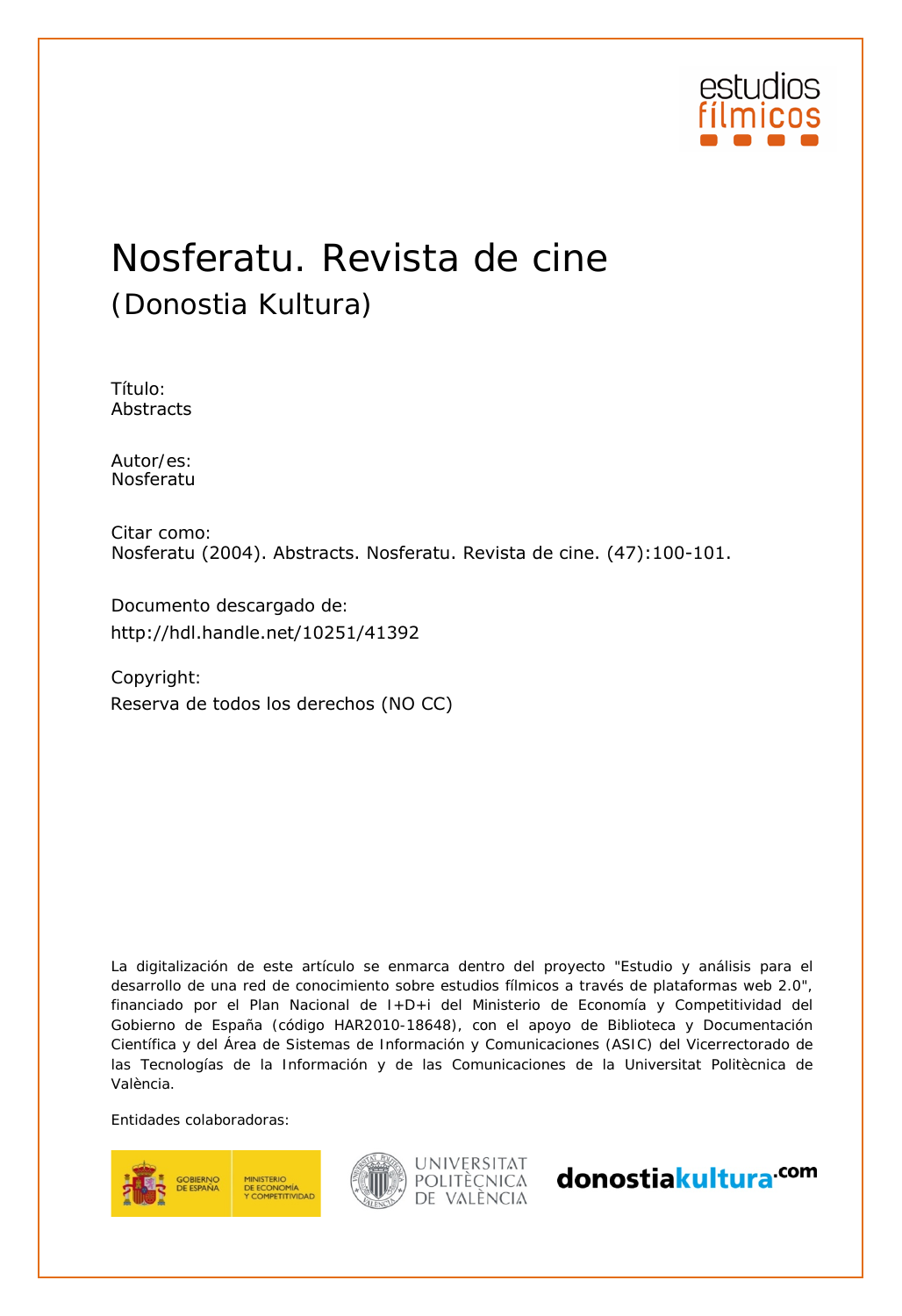# Abstracts



Los contrabandistas de Moonfleet